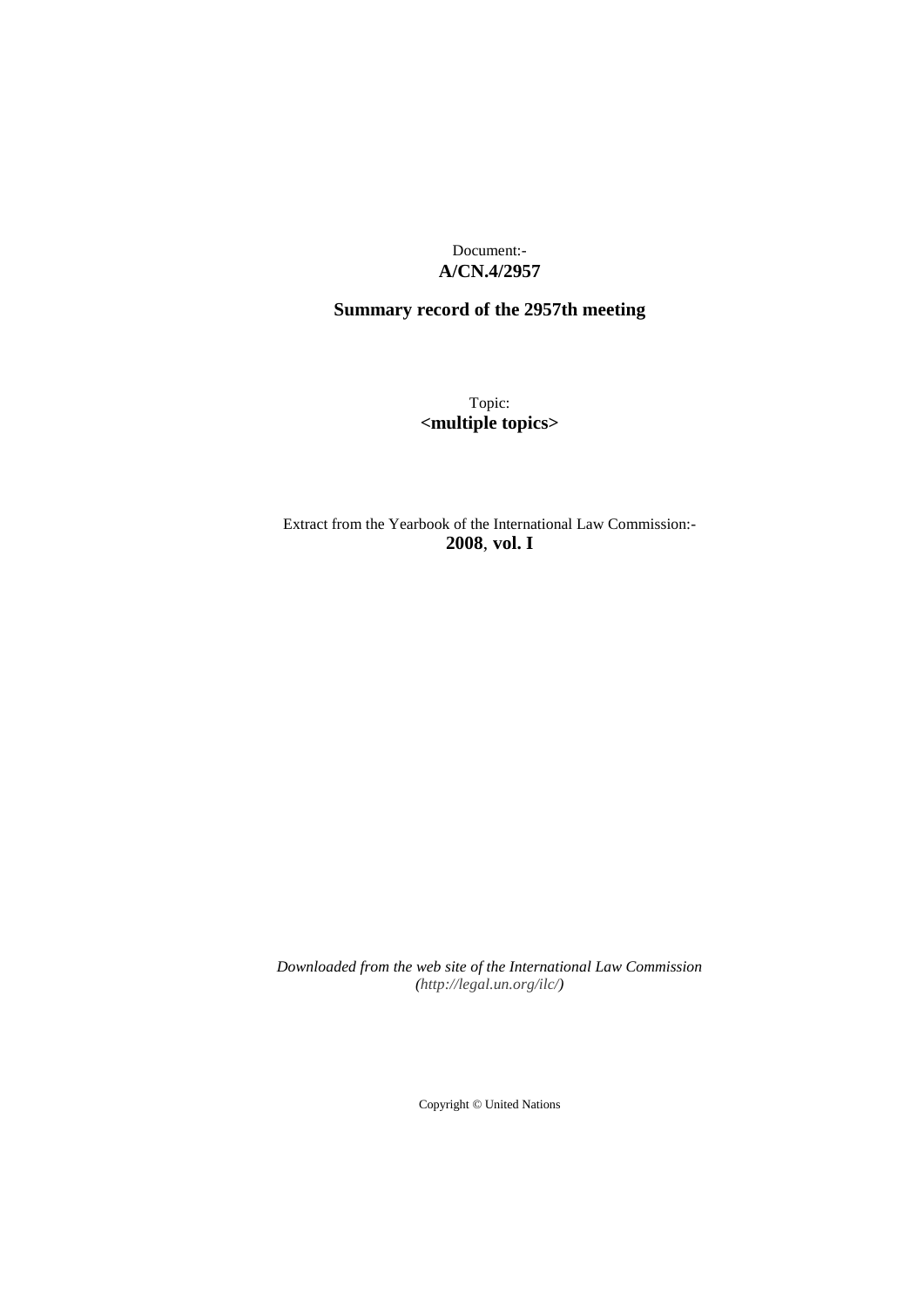capacity as Rapporteur of that Committee. He had been instrumental in drafting the Association's Berlin Rules on Equitable Use and Sustainable Development of Waters of  $2004<sup>13</sup>$  and had also chaired the Study Group convened to review the draft articles. While the paper, which drew heavily on the Berlin Rules, was extremely interesting and thought-provoking, it was based on a philosophy quite different from that of the Commission. With one exception, no Government had referred to the Berlin Rules in its comments. The one Government that had done so had invoked article 56 (5) of the Berlin Rules, which was not a crucial article, in relation to exceptions to the obligation to exchange information under the Commission's draft article 18, and had proposed to include, not only national defence, but also intellectual property rights, the right to privacy and important cultural or natural treasures, all of which, in the view of that Government, could be endangered by a requirement to share information. He personally did not think it proper for the Commission to engage in the negotiation of draft articles with the non-governmental International Law Association team. Accordingly, he had expressed his gratitude to Professor Dellapenna for the paper and had informed him that, as a subsidiary organ of the United Nations General Assembly, the Commission was required to give priority to the views of Governments in its consideration of the draft articles.

*The meeting rose at 4.30 p.m.*

## **2957th MEETING**

*Tuesday, 6 May 2008, at 10 a.m.*

## *Chairperson:* Mr. Edmundo VARGAS CARREÑO

*Present*: Mr. Brownlie, Mr. Caflisch, Mr. Candioti, Mr. Comissário Afonso, Mr. Dugard, Ms. Escarameia, Mr. Fomba, Mr. Gaja, Mr. Galicki, Mr. Hmoud, Ms. Jacobsson, Mr. Kolodkin, Mr. McRae, Mr. Niehaus, Mr. Nolte, Mr. Ojo, Mr. Pellet, Mr. Perera, Mr. Saboia, Mr. Singh, Mr. Valencia-Ospina, Mr. Vasciannie, Mr. Vázquez-Bermúdez, Mr. Wisnumurti, Ms. Xue, Mr. Yamada.

## **Shared natural resources (***continued***) (A/CN.4/588, sect. B, A/CN.4/591, A/CN.4/595 and Add.1, A/ CN.4/L.722, A/CN.4/L.724)**

# [Agenda item 4]

Fifth report of the Special Rapporteur (*continued*)

1. Mr. McRAE supported the Special Rapporteur's approach of dealing thoroughly with the second reading and putting aside the question as to whether the Commission should take up the issue of transboundary oil and gas deposits at a later date. Similarly, presenting the rules

in the form of draft articles with the possibility of subsequently elaborating a convention kept all the options open, enabling States to decide later whether they wanted to draft a convention, or to leave them as principles applicable in the framework of customary international law or for regional or bilateral adoption. With regard to draft article 1 (Scope), the Special Rapporteur had introduced two important clarifications in his fifth report. First, he had indicated in paragraph 14 that the draft applied both to fresh water and to salt water (or brine) aquifers, as the latter were in some cases desalinated and used for irrigation. He had also proposed, in paragraph 17, a definition of the utilization of transboundary aquifers and aquifer systems that would include storage and disposal, as aquifers were increasingly used for carbon sequestration in the treatment of wastes. Those clarifications were very useful because they ensured that the draft articles covered all types of aquifer and all the uses made of them. They were also linked, because there was evidence of growing interest and developing practice in the use of saltwater aquifers for carbon storage. However, broadening the scope of the draft articles to include storage and disposal might necessitate reconsideration of other parts of the text. For example, it might be necessary to modify the concept of "equitable and reasonable utilization" in draft article 4, and to clarify the words "benefits derived from the use of water" in subparagraph (*b*) so as to indicate that "use of water" could include storage and disposal in water. Similarly, in subparagraph (*c*), overall utilization plans would have to cover not just alternative water sources, but also alternative disposal and storage sites. Moreover, there might be implications for draft article 11 (Prevention, reduction and control of pollution) and draft article 14 (Planned activities).

2. Extension of the concept of utilization to cover storage and disposal had a further implication. If storage of carbon waste in saline aquifers increased, it would not be long before carbon was injected into transboundary aquifers under the continental shelf. Yet such aquifers were excluded from the scope of the draft articles, as had been pointed out by the Netherlands. In paragraph 16 of his report, the Special Rapporteur had defended the exclusion of such aquifers on the ground that few existed, and that they were usually saltwater aquifers associated with rock reservoirs holding oil and natural gas, so that if the Commission were to extend the scope of the draft articles to include the continental shelf, it would be linking the work on transboundary aquifers with that on oil and gas, something it had decided not to do. The Special Rapporteur should therefore rethink his position on that question, for the inclusion of saline aquifers under land made the exclusion of saline aquifers under the continental shelf less justifiable. Further, those aquifers were not necessarily associated with oil and gas reservoirs. The likelihood or otherwise of an oil and gas reservoir being associated with an aquifer was the same, whether the reservoir was located under land or under the continental shelf. Petroleum reservoirs frequently contained a water zone as well as oil and gas. Given that this had not proved to be an impediment to the drafting of articles on aquifers under land, it should not be a barrier to applying the draft articles to transboundary aquifers under the continental shelf. If those aquifers were excluded from the scope of application

<sup>13</sup> International Law Association, *Report of the Seventy-first Conference, Berlin, 16–21 August 2004*, London, 2004, pp. 335–412.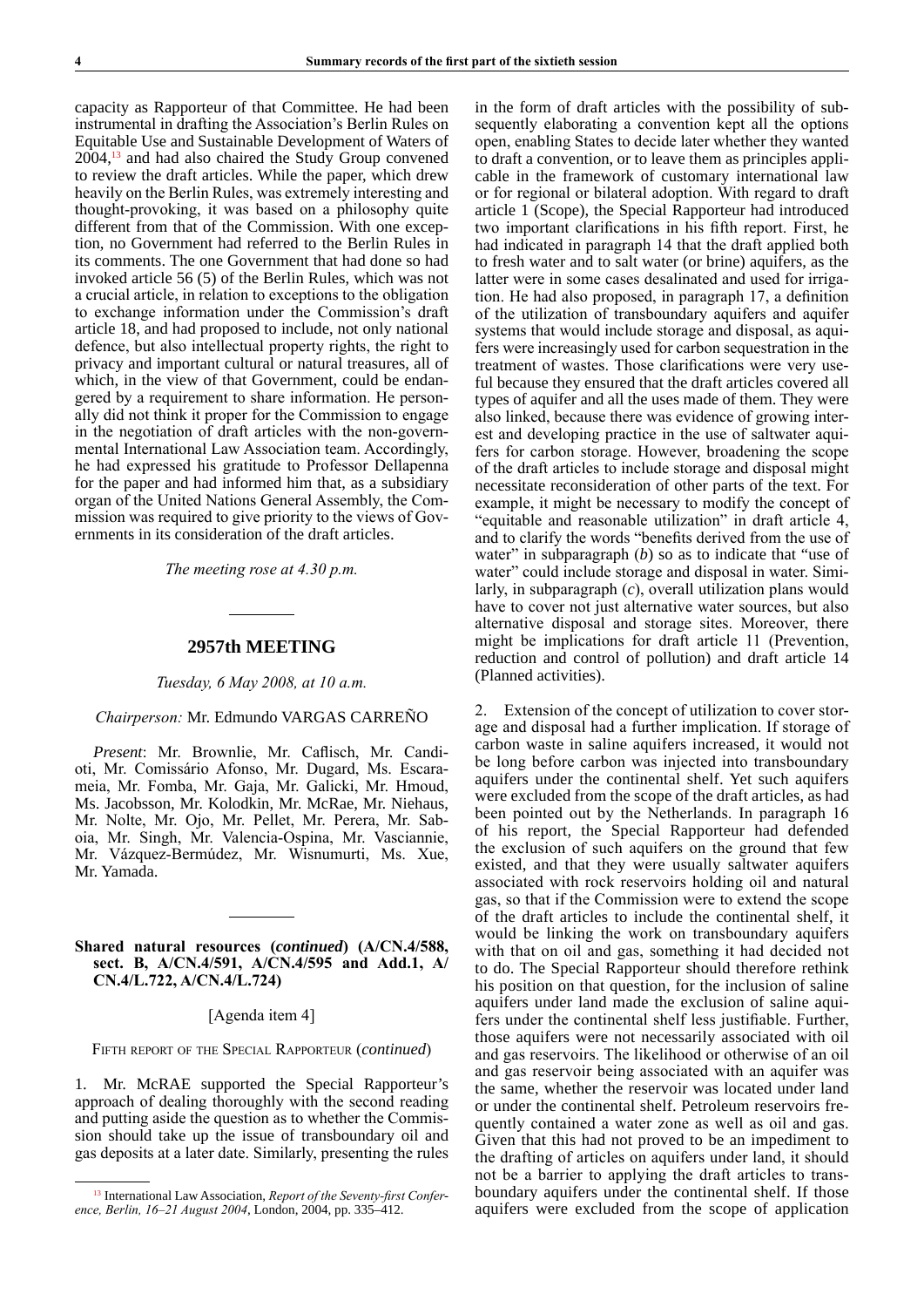of the draft articles, they would not be regulated, even though they were becoming increasingly attractive for carbon storage. Moreover, it seemed illogical to exclude them, as the Commission had not yet decided whether it would take up the question of transboundary gas and oil deposits. If it decided not to take up that issue, aquifers located under the continental shelf would either be left out altogether or else would have to be dealt with as a separate topic. In addition, if it decided to take up the issue of gas and oil and to deal with transboundary continental shelf aquifers at the same time, it would indeed be mixing together the two subjects—precisely what it had decided not to do.

3. The Commission was therefore in danger of leaving a gap in its work. In recognizing that the draft articles covered saltwater aquifers, storage and disposal, the Special Rapporteur had acknowledged that carbon storage in saline aquifers was likely to be an increasingly frequent practice in the future. He should therefore take the next logical step of applying the draft articles to transboundary aquifers under the continental shelf, an area that would become increasingly attractive for carbon storage.

4. It had sometimes been asked whether further obligations should be placed on non-aquifer States. The draft articles already placed some obligations on them, particularly in draft article 10 (Recharge and discharge zones), under which non-aquifer States in whose territory there was a recharge zone were obliged to cooperate with the aquifer States. The question was whether that obligation to cooperate went far enough. Should non-aquifer States also have an obligation under draft article 11 (Prevention, reduction and control of pollution) to prevent pollution of the recharge zone that would cause significant harm to an aquifer State? While some reservations had been expressed in that regard, the specific duty of preventing pollution that would cause significant harm was a logical consequence of the obligation to cooperate provided for in draft article 10.

5. A further aspect of the relationship of the draft articles to non-aquifer States called for comment. In paragraph 21 of his fifth report, the Special Rapporteur had noted a suggestion made to add a new subparagraph (*e*) which would read "no State may assign, lease or sell, in whole or in part, to any other State, whether an aquifer State or a non-aquifer State, its right to utilize aquifers", and had indicated that, in his view, the matter must be left to States to decide. If that were so, no limitation would be imposed on the State that wished to assign its right to utilize an aquifer to a non-aquifer State, perhaps under some regional arrangement, and the other aquifer State would have no say in the matter. Yet an aquifer State was surely entitled to expect that, if its neighbour that shared a transboundary aquifer decided to assign its right to utilize the aquifer to another State, this would be done on terms that ensured that the assignee assumed the same obligations towards its neighbour as the assignor had. In short, assignment of the right to utilize the aquifer should not leave a neighbouring aquifer State worse off than it had been before the assignment. It would therefore be appropriate, without going so far as to prohibit assignment of that right, to include a provision protecting the interests of an aquifer State in the event of an assignment.

6. In paragraph 21, the Special Rapporteur also stated that it was not appropriate to apply the concept of sustainability to aquifers, because the waters in nonrecharging aquifers were not renewable resources and even recharging aquifers were only partially recharged. For all that, the concept of sustainability as an objective—rather than an obligation—could find a place in the draft articles and inform the rights of equitable and reasonable utilization and the obligation not to pollute or cause significant harm. True "sustainable development" was mentioned in draft article 7, paragraph 1, but that might not be enough to provide an overall objective or direction. That was no doubt why the International Law Association had advocated a stronger commitment to the concept of sustainability in the draft articles, and had proposed linking utilization to the recharge rate in the case of recharging aquifers. The draft articles would benefit from being more explicit about a commitment to sustainability, rather than simply leaving the issue implicit in draft article 4 (*b*). If the draft were to become a convention, that concept could be clearly set forth in a preamble, but as its future was uncertain, some other way should be found of incorporating it in the main body of the text, something that could perhaps be dealt with in the Drafting Committee.

7. In conclusion, while he was in favour of referring the draft articles to the Drafting Committee, he hoped that the changes he had suggested would first be debated in plenary session.

8. Ms. ESCARAMEIA said she would have preferred a set of draft articles more focused on the protection of transboundary aquifers and less on the rights and duties of aquifer States, thus including all the States that could affect aquifers and be affected by them. She would also have preferred certain fundamental principles—the precautionary principle, the principle of sustainable utilization and the principle of compensation for harm caused—to be clearly enunciated, but she was aware that that approach was opposed by some members of the Commission. Finally, she would have liked the draft articles to follow less closely the 1997 Convention on the Law of the Non-navigational Uses of International Watercourses (hereinafter "1997 Watercourses Convention"), as the topic under consideration differed from it in many respects, and also because that Convention had not been a success, few States having ratified it.

9. On the final form, she understood the Special Rapporteur's concerns and agreed that the adoption by the General Assembly of a resolution, to which the draft articles would be annexed and that would recommend States to adopt bilateral and regional agreements following the principles set forth therein, would be a good solution. However, she had some concerns about the Special Rapporteur's proposal that the General Assembly should consider the possibility of convening a negotiating conference. It would be better for the General Assembly to state in its resolution that it would set up a working group in the Sixth Committee with a view to the convening of a conference—in other words, it should adopt some stronger wording, because the matter was urgent and called for the setting up of a procedural mechanism likely to lead to more compelling conclusions.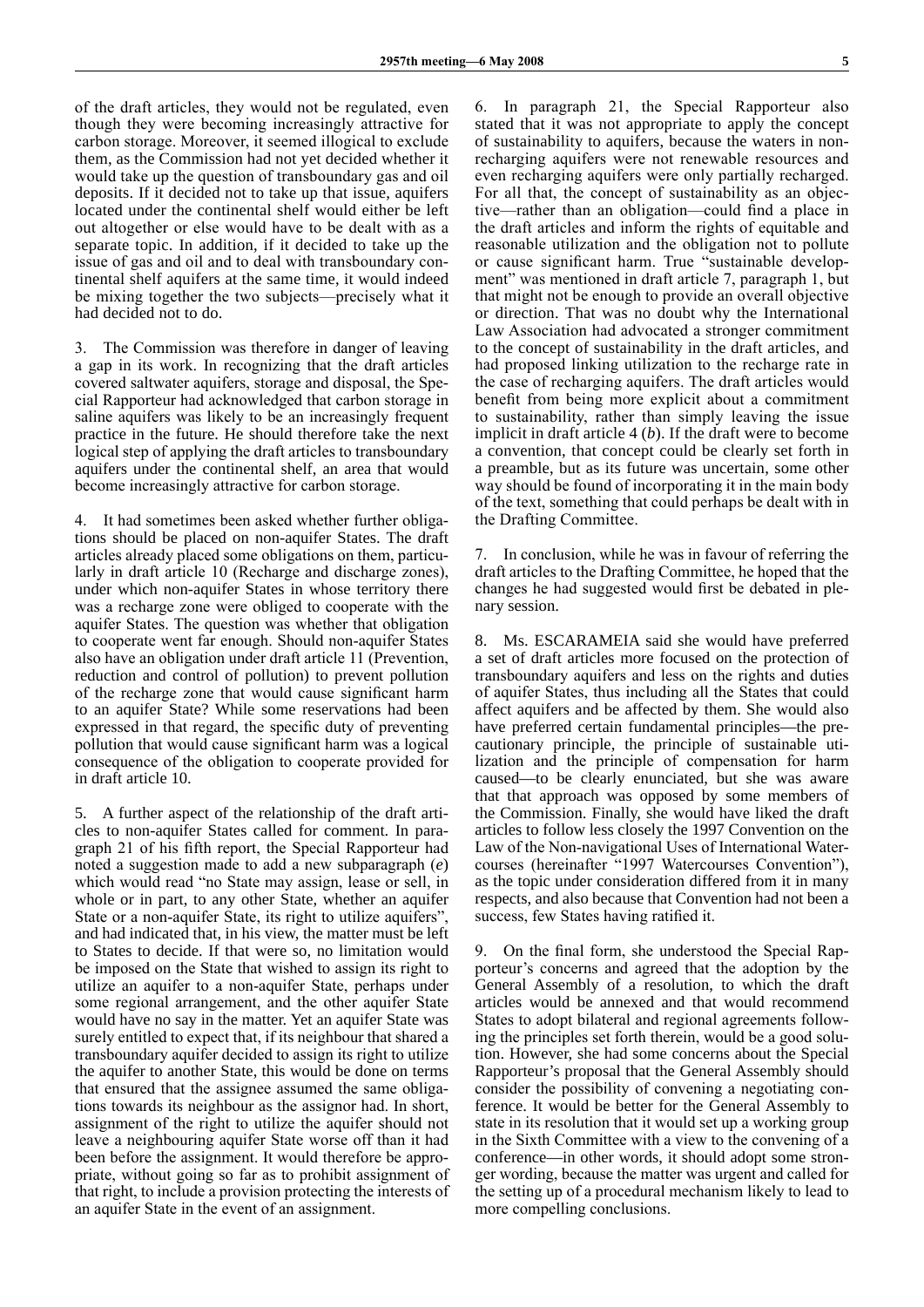10. On draft article 1 (Scope), Mexico's proposal to refer to the activities of non-aquifer States that might have an impact on aquifers was a good idea. Perhaps the Special Rapporteur could explain why he had stated in paragraph 13 of his report that the authors of the activities should be clearly specified in the subsequent draft articles. In the informal document of the International Law Association circulated at the previous meeting, it was stated that the draft articles should also cover aquifers that were located in the territory of a single State but were hydraulically connected to international watercourses, or whose discharge and recharge zones were situated in other States. Although such aquifers were not transboundary aquifers, given that they were located in a single State, they could perhaps be regarded as such from the physical standpoint, in view of their particular characteristics. Perhaps reference could be made to that special case, at least in the commentaries, and it would also be interesting to hear the comments of the UNESCO expert on that matter.

11. On draft article 2 (Use of terms), she did not understand why the Special Rapporteur wished to delete the word "underground", which was a useful qualifier, even though any geological formation was, by its very nature, at least partially underground. Some technical advice on that matter from the Special Rapporteur or the expert would be welcome. The current wording of subparagraph (*d*) was simultaneously too specific and not specific enough: on the one hand, it excluded the continental shelf, and, on the other, it did not cover the case of States administering a territory other than their own. In paragraph 16 of his report, the Special Rapporteur had stated that aquifers were mostly located under land territories of States and therefore had no connection with continental shelf transboundary aquifers. One wondered, however, whether exceptions to that general rule were not covered. That situation should at least be mentioned in the commentaries, and there, too, technical advice would be welcome.

12. With regard to draft article 3 (Sovereignty of aquifer States), several Governments had noted that the expression "in accordance with international law", which was used in a good many legal instruments, should be added to the current wording; she could not see why there should be any objection to its inclusion. On draft article 4 (Equitable and reasonable utilization), she would prefer, like several States, to replace the term "reasonable" with "sustainable". The concept of sustainability was not necessarily confined to the utilization of renewable resources, but referred more to the possibility for future generations to utilize a resource, or a substitute for that resource. It would therefore be regrettable not to use the term "sustainable", which was a term of art used by most legal institutions, added to which, as the majority of aquifers were renewable, it would be strange for the Commission to base itself on confined aquifers, which were the exception. Nevertheless, it might be possible, as Mr. McRae had proposed, to indicate that sustainability did not necessarily mean maintenance at a level identical to that which had been obtained before the utilization of the resource.

13. On draft article 6 (Obligation not to cause significant harm to other aquifer States), she had been pleased to note that several States had called for the deletion of the term "significant", a qualifier to which she had always been opposed. Greece, for example, had pointed out that by qualifying harm, one accepted that a certain degree of harm could be caused without entailing any consequence. The word "harm" was already sufficiently flexible, and there was no need to create a threshold above which it would be taken into consideration. Bearing in mind the particular vulnerability of aquifers to pollution, the time it took for the effects of that pollution to be noted and felt and, very often, the irreversible nature of the harm, it was essential to establish a standard stricter than that provided for in the 1997 Watercourses Convention, particularly as scientists did not yet fully understand the workings of all those mechanisms. She also endorsed the comments by a number of States that felt that a paragraph concerning compensation for harm should be included.

14. On draft article 9 (Protection and preservation of ecosystems), she supported the proposal by the Netherlands to extend its scope of application to all States, rather than simply to aquifer States, as all States whose activities could have an effect on an aquifer should be obliged to protect and preserve ecosystems. On draft article 11 (Prevention, reduction and control of pollution), she felt that the threshold of "significant harm" was too high, as the Nordic countries had pointed out; that the scope should be extended to cover all States; and that the expression "precautionary approach" should be replaced by "precautionary principle", as requested by the Netherlands. In paragraph 31 of his report, the Special Rapporteur had noted that the utilization of aquifers was not hazardous *per se* and should not necessarily entail resort to a precautionary approach, and that he intended to cite instances in legal instruments to justify his choice of that term in preference to "precautionary principle". However, in her view, the precautionary principle applied to uses that might possibly have harmful consequences—in other words, it applied to the effects and not to the utilization itself. Given that it was very difficult, in the case of aquifers, to detect the effects of a given utilization before they caused harm, the precautionary principle should be applied in full. She would therefore welcome further clarification of that matter, as the drafting change proposed by the Special Rapporteur was not entirely satisfactory. Nevertheless, she was broadly in agreement with the draft articles and considered that they could be referred to the Drafting Committee. She hoped that her suggestions would be taken into consideration, and was greatly looking forward to the debate to be held with the UNESCO experts, and possibly with members of the International Law Association.

15. Mr. GAJA welcomed the fifth report on shared natural resources, which would enable the Commission to draw closer to the final stage of its work, namely the adoption of the draft articles on second reading. Most of the suggestions made since the first reading concerned matters of detail or of wording which could be resolved in the Drafting Committee.

16. On the final form of the draft articles, the Special Rapporteur favoured proposing a set of general principles, with the option of later considering the possibility of adopting a convention. Since a number of States were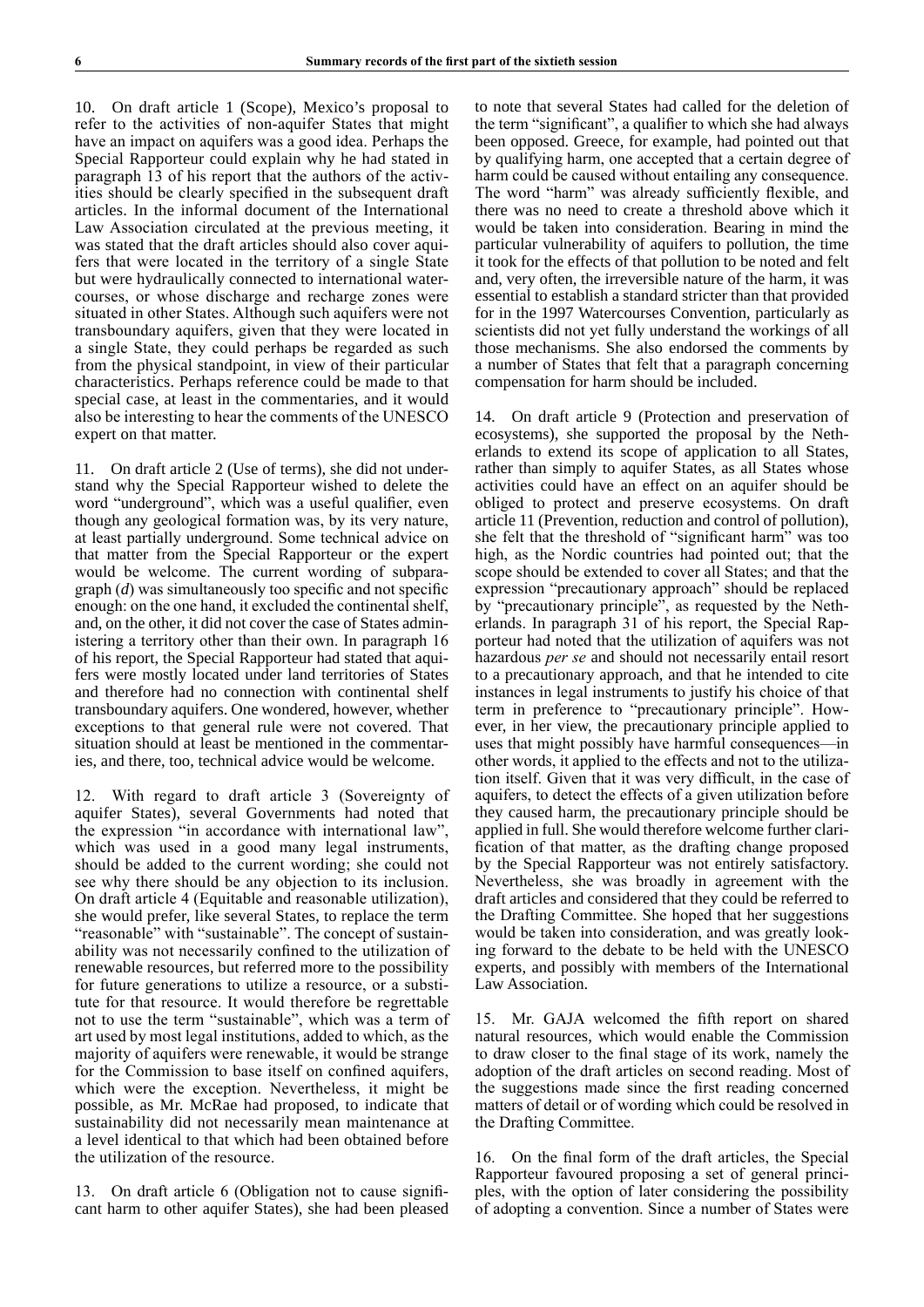opposed to a convention, it would seem appropriate to recommend at the present stage only the adoption of a nonbinding text, without ruling out possible moves towards a convention. Furthermore, a widespread view—as in the case of the topic of watercourses—was that issues concerning an aquifer should be dealt with by agreements between the States that shared sovereignty over that aquifer. The model of a framework convention supplemented by protocols had yielded appreciable results in other fields relating to global protection of the environment, for example the ozone layer, but neither the gradual introduction of standards nor a monitoring mechanism seemed appropriate in the case of aquifers.

17. With regard to draft article 19 (Bilateral and regional agreements and arrangements), it would be unrealistic to suggest that the general principles enunciated by the Commission should supersede existing agreements concluded between aquifer States. Draft article 19 could be modified so as to encourage States to reconsider and supplement existing agreements in the light of those principles, or to conclude such agreements where none existed. For that purpose, it did not really matter whether the set of principles was binding or non-binding. The main thing was for States to become aware of the importance of aquifers, and it was more likely that this end would be achieved through that approach than by negotiating a convention that would perhaps never enter into force.

18. Consideration of the question of the relationship between the draft articles and existing or future treaties on the same subject had been postponed pending a decision on the final form of the draft. If the Commission intended to propose the adoption of a convention, that question would clearly have to be addressed, not only with regard to the mutually compatible provisions, as draft article 20 (Relation to other conventions and international arrangements) already did, but especially with regard to conflicting provisions. If it intended to adopt a non-binding set of general principles, that was less important, but it would nevertheless be useful to clarify the relationship between these principles and the 1997 Watercourses Convention, *inter alia* to provide an answer to the possibly misplaced concerns expressed by the International Law Association study group, which claimed that any solution other than a protocol to that Convention would be inappropriate, given that some aspects of the Convention were not covered by the draft articles. Without seeking to interpret the 1997 Watercourses Convention, something which it had no remit to do, the Commission could make it clear that aquifers were not part of a "system of surface waters and groundwaters" to which the Convention referred; that instrument regulated only waters starting from the discharge zone of an aquifer, whereas the present draft articles dealt with the waters that flowed into that zone.

19. Lastly, it would also be useful to specify that the release of water into a discharge zone was a form of utilization—albeit involuntary—of the aquifer, the implications of which should be considered.

20. Ms. XUE said that the Special Rapporteur had given due consideration to the comments by Governments and had incorporated them in the revised draft articles. The abundance of those comments was encouraging evidence of the importance attached by States to the Commission's work on the topic. She supported the decision to concentrate first on the work on aquifers, before turning to other shared resources. While it was now clear that this was the prevailing view, she was appreciative of the fact that, regardless of his own opinion, the Special Rapporteur had also taken full account of the concerns of those who wished also to deal with natural gas and oil. Similarly, with regard to the final form of the draft articles, the Commission should adopt a two-step approach, as it had done with the articles on responsibility of States. With regard to article 20, as the draft essentially consisted of guidance for States rather than a binding text, it did not seem necessary to refer to its relationship with other international instruments. State practice would constitute an empirical basis for deciding at a later stage whether a clause such as the one envisaged in draft article 20 was desirable. For the moment, the Commission should ascertain whether, in practice, the principles set forth fulfilled the object and purpose of the draft articles. In so doing, it did not intend to—and must not—restrict the right of States to conclude any arrangements or agreements they deemed appropriate having regard to the specific characteristics of the aquifer concerned. Furthermore, the relationship with the 1997 Watercourses Convention did not pose a problem, as that Convention had not yet entered into force and the matter could be dealt with later when it was necessary.

21. By and large, the revised draft articles reflected the practice of States, and also a long-term vision of sustainable utilization of shared water resources. With regard to Ms. Escarameia's comments on the criterion "significant" to qualify "harm", it was interesting to note that the modifier was generally used to qualify the notions of harm and adverse effects in international environmental treaties. Human activities tended to create effects on the natural environment. The Commission was not seeking to prohibit the utilization of aquifers, but to preserve a reasonable balance between, on the one hand, their utilization for purposes of social and economic development and, on the other, the protection of the environment. The term "significant" expressed that balance. Similarly, in European practice, the "precautionary principle" was often defined to weigh the risk against scientific certainty when it came to utilizing a given resource. There again, a balance had to be maintained. The Special Rapporteur was right to prefer the expression "precautionary approach" when utilization alone was at issue. The message was that scientific knowledge must always be taken into consideration when utilizing a resource, but that in the event of uncertainty, a precautionary approach must nevertheless be adopted.

22. Lastly, some of the provisions adopted on first reading could be interpreted as having a very broad scope of application, particularly those concerning management and planned activities. States should be given enough leeway to adopt such cooperation mechanisms as they saw fit in order to utilize and conserve water resources on a sustainable basis. That matter should be further elaborated in the commentaries.